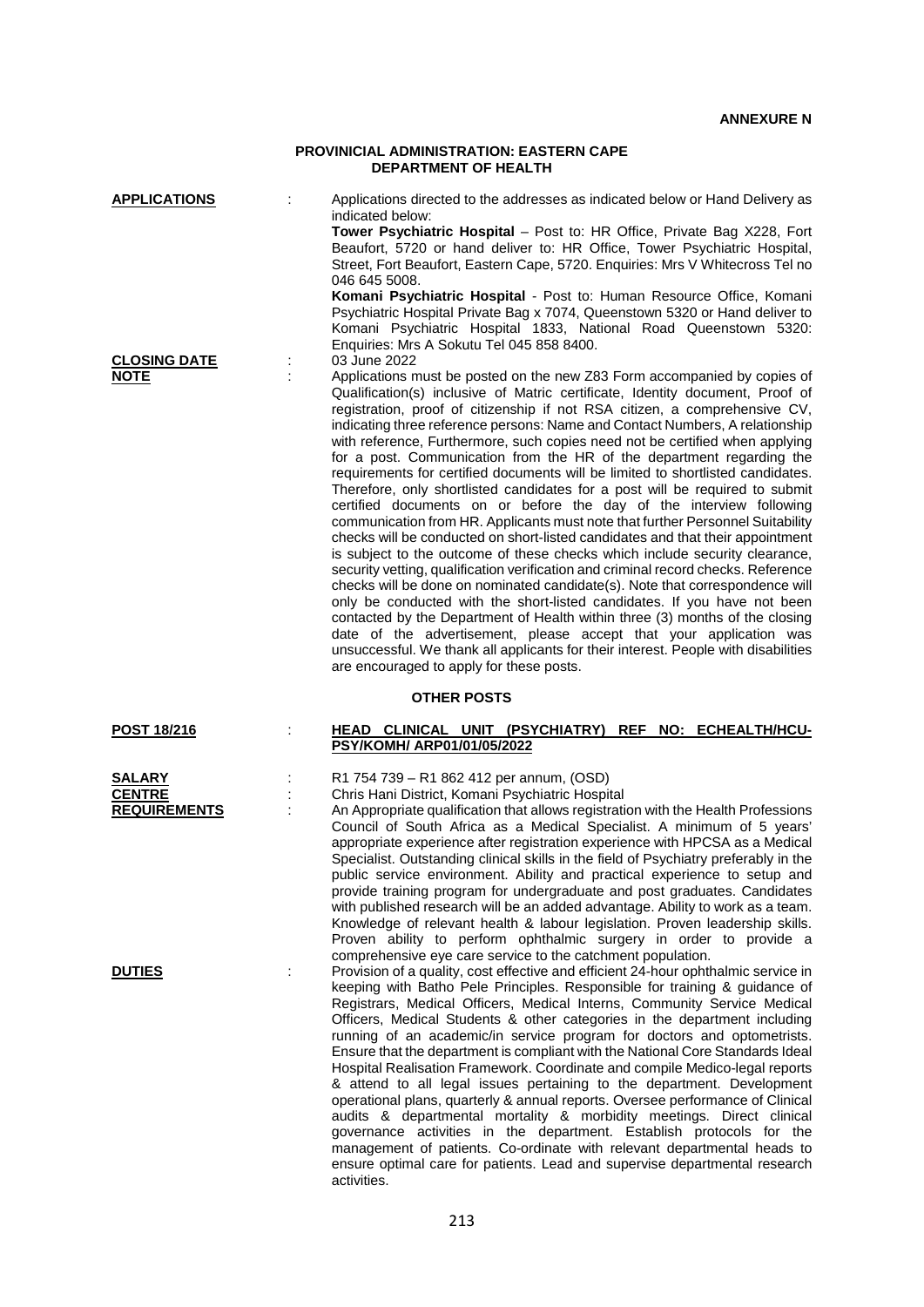| <b>ENQUIRIES</b>                     | Mrs A Sokutu Tel No: 045 858 8400                                                                                                                                                                                                                                                                                                                                                                                                                                                                                                                                                                                                                                                                                                                                                                                                                                                                                                                                                                                                                                                                                                                                                                                                                                                                                                                                                                                                                                                                                                                                                                                                                            |
|--------------------------------------|--------------------------------------------------------------------------------------------------------------------------------------------------------------------------------------------------------------------------------------------------------------------------------------------------------------------------------------------------------------------------------------------------------------------------------------------------------------------------------------------------------------------------------------------------------------------------------------------------------------------------------------------------------------------------------------------------------------------------------------------------------------------------------------------------------------------------------------------------------------------------------------------------------------------------------------------------------------------------------------------------------------------------------------------------------------------------------------------------------------------------------------------------------------------------------------------------------------------------------------------------------------------------------------------------------------------------------------------------------------------------------------------------------------------------------------------------------------------------------------------------------------------------------------------------------------------------------------------------------------------------------------------------------------|
| <b>POST 18/217</b>                   | MEDICAL SPECIALIST GRADE 1 -3 (PSYCHIATRY)<br><b>REF</b><br>NO:<br>ECHEALTH/MS-PSY/ ARP01/KOMH/01/05/2022                                                                                                                                                                                                                                                                                                                                                                                                                                                                                                                                                                                                                                                                                                                                                                                                                                                                                                                                                                                                                                                                                                                                                                                                                                                                                                                                                                                                                                                                                                                                                    |
| <b>SALARY</b>                        | Grade 1: R1 122 630 - R1 191 510 per annum, (OSD)<br>Grade 2: R1 282 592 - R1 362 363 per annum, (OSD)<br>Grade 3: R1 489 665 - R1 862 412 per annum, (OSD)                                                                                                                                                                                                                                                                                                                                                                                                                                                                                                                                                                                                                                                                                                                                                                                                                                                                                                                                                                                                                                                                                                                                                                                                                                                                                                                                                                                                                                                                                                  |
| <b>CENTRE</b><br><b>REQUIREMENTS</b> | Chris Hani District, Komani Psychiatric Hospital<br>An appropriate qualification that allows registration with HPCSA as a Medical<br>Specialist in Psychiatry. Experience: Grade 1: none. Grade 2: A minimum of 5                                                                                                                                                                                                                                                                                                                                                                                                                                                                                                                                                                                                                                                                                                                                                                                                                                                                                                                                                                                                                                                                                                                                                                                                                                                                                                                                                                                                                                            |
|                                      | years' appropriate experience as Medical Specialist after registration with<br>HPCSA in a normal specialty. Grade 3: A minimum of 10 years appropriate<br>experience as Medical Specialist after registration with HPCSA in a normal<br>specialty. A valid driver's license. Knowledge and Skills: Evidence of research<br>capability. Experience in lecturing students.                                                                                                                                                                                                                                                                                                                                                                                                                                                                                                                                                                                                                                                                                                                                                                                                                                                                                                                                                                                                                                                                                                                                                                                                                                                                                     |
| <b>DUTIES</b><br><b>ENQUIRIES</b>    | Provide clinical leadership and supervision to District and Primary Health<br>Teams. Work with MDT to assess patients with mental emotional and<br>behavioural disorders, including substance related mental health problems and<br>develop intervention plans with MDT. Review and managing of State Patients<br>who are on LOA or conditional discharged. Support the MDT to develop and<br>implement strategies and interventions targeted towards mental health<br>promotion and prevention. Training and upskilling of colleagues and other staff<br>in mental health with focus on primary care interventions. Liaise with<br>colleagues and stakeholders within health system and multisectorally to<br>advance primary health strategies of mental health delivery and refer on cases<br>that need further intervention. Develop and manage a referral system between<br>the District Mental Health Team, primary care mental health clinics, secondary<br>care and other health institutions that offer a higher level of care systems.<br>Supporting mental health clinics in the District by providing multidisciplinary<br>guidance for complicated cases. Support the District Team in conjunction with<br>MDT to analyse mental health service and usage statistics and project<br>resource needs to ensure services meet the community needs. Establishing<br>and maintaining effective Teaching & learning, research supervision of both<br>undergraduate and post graduate programs in the Department of Psychiatry<br>and Faculty of Health Sciences at the WSU in line with the professional bodies.<br>Mrs A Sokutu Tel No: 045 858 8400 |
| <u>POST 18/218</u>                   | MEDICAL SPECIALIST GRADE 1 -3 (PSYCHIATRY)<br><b>REF</b><br><u>NO:</u>                                                                                                                                                                                                                                                                                                                                                                                                                                                                                                                                                                                                                                                                                                                                                                                                                                                                                                                                                                                                                                                                                                                                                                                                                                                                                                                                                                                                                                                                                                                                                                                       |
|                                      | ECHEALTH/MS-PSY/ARP01/TOWH/01/05/2022 (X2 POSTS)                                                                                                                                                                                                                                                                                                                                                                                                                                                                                                                                                                                                                                                                                                                                                                                                                                                                                                                                                                                                                                                                                                                                                                                                                                                                                                                                                                                                                                                                                                                                                                                                             |
| <b>SALARY</b>                        | Grade 1: R1 122 630 - R1 191 510 per annum, (OSD)<br>Grade 2: R1 282 592 - R1 362 363 per annum, (OSD)<br>Grade 3: R1 489 665 – R1 862 412 per annum, (OSD)                                                                                                                                                                                                                                                                                                                                                                                                                                                                                                                                                                                                                                                                                                                                                                                                                                                                                                                                                                                                                                                                                                                                                                                                                                                                                                                                                                                                                                                                                                  |
| <b>CENTRE</b><br><b>REQUIREMENTS</b> | Amathole District, Tower Psychiatric Hospital<br>An appropriate qualification that allows registration with HPCSA as a Medical<br>Specialist in Psychiatry. Experience: Grade 1: none. Grade 2: A minimum of 5<br>years' appropriate experience as Medical Specialist after registration with<br>HPCSA in a normal specialty. Grade 3: A minimum of 10 years appropriate<br>experience as Medical Specialist after registration with HPCSA in a normal<br>specialty. A valid driver's license. Knowledge and Skills: Evidence of research<br>capability. Experience in lecturing students.                                                                                                                                                                                                                                                                                                                                                                                                                                                                                                                                                                                                                                                                                                                                                                                                                                                                                                                                                                                                                                                                   |
| <b>DUTIES</b>                        | Provide clinical leadership and supervision to District and Primary Health<br>Teams. Work with MDT to assess patients with mental emotional and<br>behavioural disorders, including substance related mental health problems and<br>develop intervention plans with MDT. Review and managing of State Patients<br>who are on LOA or conditional discharged. Support the MDT to develop and<br>implement strategies and interventions targeted towards mental health<br>promotion and prevention. Training and upskilling of colleagues and other staff<br>in mental health with focus on primary care interventions. Liaise with<br>colleagues and stakeholders within health system and multisectorally to<br>advance primary health strategies of mental health delivery and refer on cases<br>that need further intervention. Develop and manage a referral system between<br>the District Mental Health Team, primary care mental health clinics, secondary<br>care and other health institutions that offer a higher level of care systems.<br>Supporting mental health clinics in the District by providing multidisciplinary<br>guidance for complicated cases. Support the District Team in conjunction with                                                                                                                                                                                                                                                                                                                                                                                                                                         |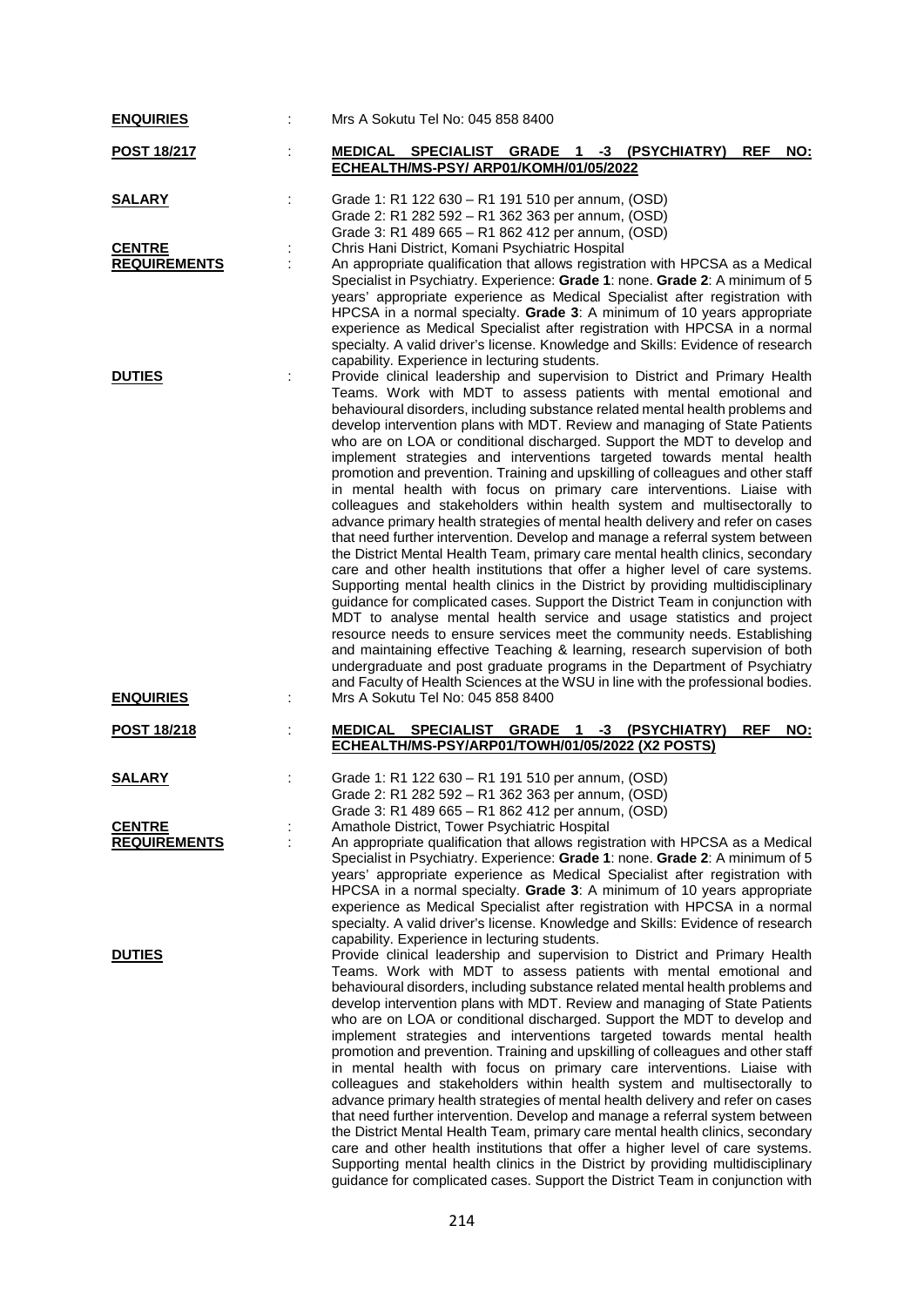| <b>ENQUIRIES</b>                                      | MDT to analyse mental health service and usage statistics and project<br>resource needs to ensure services meet the community needs. Establishing<br>and maintaining effective Teaching & learning, research supervision of both<br>undergraduate and post graduate programs in the Department of Psychiatry<br>and Faculty of Health Sciences at the WSU in line with the professional bodies.<br>Mrs V Whitecross Tel No: 046 645 5008                                                                                                                                                                                                                                                                                                                                                                                                                                                                                                                                                                                                                                                                                                                                                                                                                                                                                                                                                                                                                                                                                                                        |
|-------------------------------------------------------|-----------------------------------------------------------------------------------------------------------------------------------------------------------------------------------------------------------------------------------------------------------------------------------------------------------------------------------------------------------------------------------------------------------------------------------------------------------------------------------------------------------------------------------------------------------------------------------------------------------------------------------------------------------------------------------------------------------------------------------------------------------------------------------------------------------------------------------------------------------------------------------------------------------------------------------------------------------------------------------------------------------------------------------------------------------------------------------------------------------------------------------------------------------------------------------------------------------------------------------------------------------------------------------------------------------------------------------------------------------------------------------------------------------------------------------------------------------------------------------------------------------------------------------------------------------------|
| <b>POST 18/219</b>                                    | <b>REF</b><br><b>DEPUTY</b><br><b>MANAGER</b><br><b>NURSING</b><br>NO:<br>ECHEALTH/DMN/KOMH/ARP01/01/05/2021                                                                                                                                                                                                                                                                                                                                                                                                                                                                                                                                                                                                                                                                                                                                                                                                                                                                                                                                                                                                                                                                                                                                                                                                                                                                                                                                                                                                                                                    |
| <b>SALARY</b><br><b>CENTRE</b><br><b>REQUIREMENTS</b> | R856 272 - R963 723 per annum, (OSD)<br>Chris Hani District, Komani Psychiatric Hospital<br>Basic R425 qualification Diploma/Degree in Nursing or equivalent qualification<br>that allows registration with SANC as a Professional Nurse General. Minimum<br>of 9 years after registration as a Professional Nurse, at least 4 years'<br>appropriate recognizable experience must be at Management Level.<br>Demonstrate advanced understanding and application of Nursing legislation<br>and related legal and ethical nursing practices. Knowledge of PFMA, HR<br>Management. Knowledge of Public Sector Legislation and relevant<br>Prescript/Regulation, Batho Pele Principles and patient Right Charter. Strong<br>good interpersonal relations, effective problem<br>leadership,<br>solving,<br>management and decision making skill. Good verbal and written<br>communication skills are essential requirements. Valid driver's license.                                                                                                                                                                                                                                                                                                                                                                                                                                                                                                                                                                                                                 |
| <b>DUTIES</b>                                         | To manage and provide strategic Nursing leadership and direction to the<br>Nursing Services. Plan and monitor the objectives of the specialized unit in line<br>with the strategic plan of the institution and Department. Coordinate and<br>maintain conducive/constructive working relationships with Nursing and other<br>stake holders. Ensure compliance with professional and ethical practice.<br>Monitor and ensure nursing care is practiced in accordance with the statutory<br>law, policies and procedures governing the Nursing Profession, Labour and<br>Health Care. Effective management and utilization of Human and Material<br>Resources. Ensure effective implementation of PMDS. Monitor compliance to<br>Quality Assurance and Infection Control and Occupational Health and Safety<br>standards and National Core Standards Compliance. Ensure efficient and<br>effective execution of administration functions of the Nursing unit.                                                                                                                                                                                                                                                                                                                                                                                                                                                                                                                                                                                                     |
| <b>ENQUIRIES</b>                                      | Mrs A Sokutu Tel No: 045 858 8400                                                                                                                                                                                                                                                                                                                                                                                                                                                                                                                                                                                                                                                                                                                                                                                                                                                                                                                                                                                                                                                                                                                                                                                                                                                                                                                                                                                                                                                                                                                               |
| <b>POST 18/220</b>                                    | <b>REF</b><br><b>CLINICAL</b><br><b>PSYCHOLOGIST</b><br>NO:<br>ECHEALTH/CLIPSY/TOWH/ARP01/01/05/2022 (X2 POSTS)                                                                                                                                                                                                                                                                                                                                                                                                                                                                                                                                                                                                                                                                                                                                                                                                                                                                                                                                                                                                                                                                                                                                                                                                                                                                                                                                                                                                                                                 |
| <b>SALARY</b>                                         | Grade 1: R724 062 - R796 041 per annum, (OSD)<br>Grade 2: R844 884 - R937 704 per annum, (OSD)<br>Grade 3: R986 529 - R1 155 006 per annum, (OSD)                                                                                                                                                                                                                                                                                                                                                                                                                                                                                                                                                                                                                                                                                                                                                                                                                                                                                                                                                                                                                                                                                                                                                                                                                                                                                                                                                                                                               |
| <b>CENTRE</b><br><b>REQUIREMENTS</b>                  | Amathole District, Tower Psychiatric Hospital<br>Appropriate qualification that allows registration with the health Professions<br>Council of South Africa (HPCSA) as a Clinical Psychologist. Registration with<br>HPCSA as a Clinical Psychologist and proof of current registration, Grade 1:<br>(No experience required after registration with HPCSA as a Psychologist in<br>respect of RSA qualified employees who performed community service in the<br>relevant profession as required in South Africa), Grade 2. A minimum of 8<br>years' relevant experience required after registration with HPCSA as a<br>Psychologist in respect of RSA qualified employees who performed community<br>service in relevant profession as required in South Africa), Grade 3: A minimum<br>of 16 years 'relevant experience required after registration with HPCSA as a<br>Psychologist in respect of RSA qualified employees. Appropriate knowledge<br>and experience in the field of clinical psychology with special emphasis on<br>Mental Health Care Users. Knowledge of current Mental Health and Public<br>Health Legislation, acts/amendments and policies of the National department<br>of health. Sound knowledge of professional ethics. Computer literacy and<br>proficiency appropriate for level of the post. Ability to work as part of a multi-<br>disciplinary team and with other clinical department to render a holistic service<br>to mental health care users. Supervision of interns and training experience in<br>the public health sector. |
| <b>DUTIES</b>                                         | Develop and implement departmental service delivery plan for Clinical<br>Psychology services and rehabilitation and support services for users in the<br>District. Provide specialized Psychological interventions to maintain<br>psychological wellbeing by providing programs promoting mental health                                                                                                                                                                                                                                                                                                                                                                                                                                                                                                                                                                                                                                                                                                                                                                                                                                                                                                                                                                                                                                                                                                                                                                                                                                                         |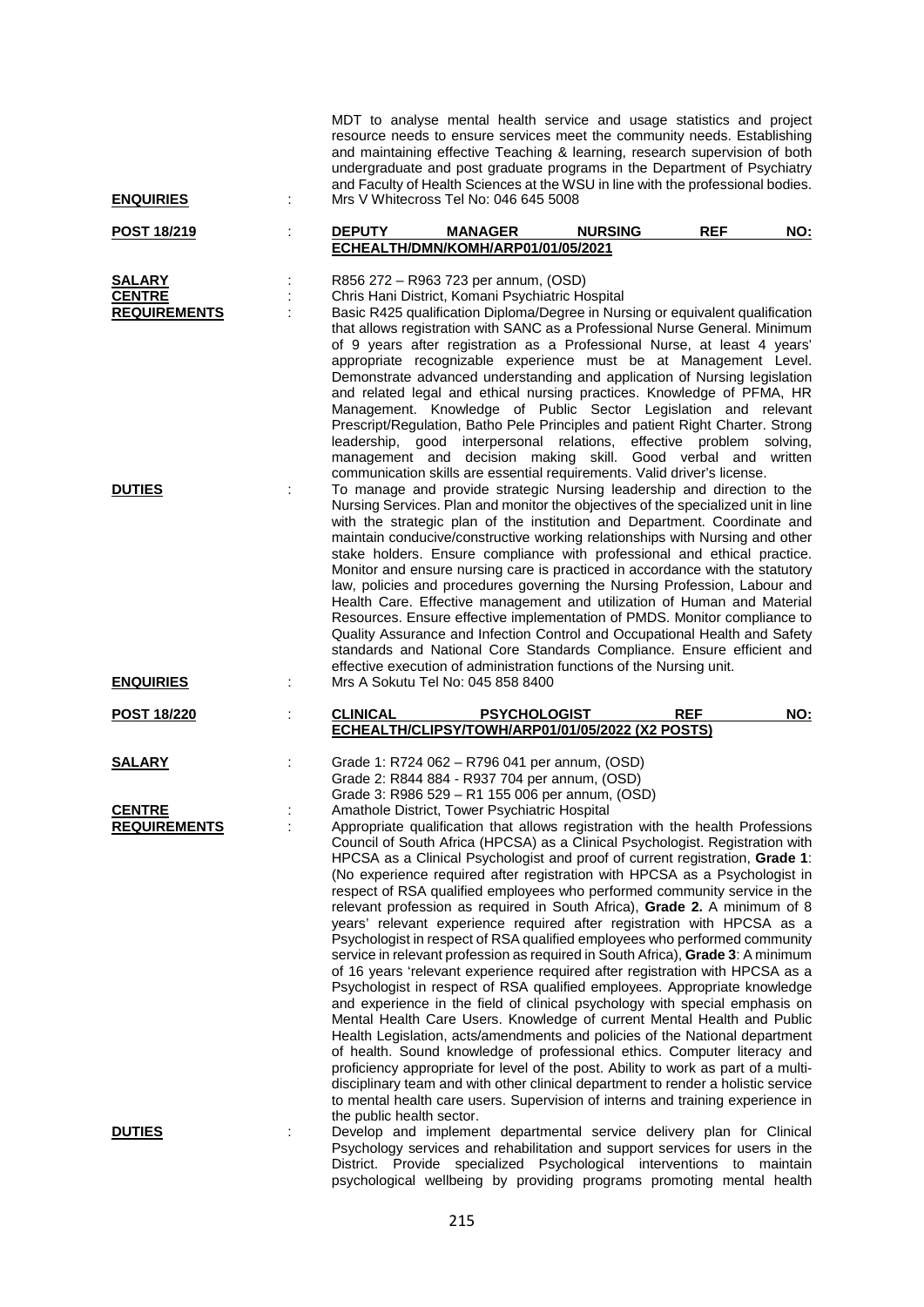|                                        |         | awareness and prevention of mental illness. Provide psychology consultation<br>services for users in the district. Forms part of multi - disciplinary team for<br>Forensic Assessment (panel / psychological assessment as may be required.<br>Provide an outreach service to the DHS as well as CHCs and Primary Health<br>care sites. Consultation of State Patients waiting at Correctional Centres.<br>Establishing and maintaining effective Teaching & learning, research<br>supervision of both undergraduate and post graduate programs in the<br>Department of Psychiatry and Faculty of Health Sciences at the WSU, NMMU,<br>Rhodes and other Education institutions in line with the professional bodies.<br>Conduct forensic mental evaluations and observations in the designated<br>psychiatric hospitals where beds are available (panel observations) interms of<br>Criminal Procedure Act No. of 1977 as amended i.e. panel observation) in the<br>designated psychiatric hospitals where beds are available. Conduct pre - court<br>assessments as may be required by courts. Conduct psychometric tests as<br>may be required. Conduct assessments for proof of criminal capacity for<br>children older than 10yrs but younger than 14 years in terms of Child Justice<br>Act. Provide psychological interventions to users referred in the district. Attend<br>multi - disciplinary meetings for the Districts. |
|----------------------------------------|---------|-------------------------------------------------------------------------------------------------------------------------------------------------------------------------------------------------------------------------------------------------------------------------------------------------------------------------------------------------------------------------------------------------------------------------------------------------------------------------------------------------------------------------------------------------------------------------------------------------------------------------------------------------------------------------------------------------------------------------------------------------------------------------------------------------------------------------------------------------------------------------------------------------------------------------------------------------------------------------------------------------------------------------------------------------------------------------------------------------------------------------------------------------------------------------------------------------------------------------------------------------------------------------------------------------------------------------------------------------------------------------------------------------------------------------------------|
| <b>ENQUIRIES</b><br><u>POST 18/221</u> | ÷       | Mrs V Whitecross Tel No: 046 645 5008<br>OPERATIONAL MANAGER SPECIALTY (PSYCHIATRY)<br>NO:<br><b>REF</b>                                                                                                                                                                                                                                                                                                                                                                                                                                                                                                                                                                                                                                                                                                                                                                                                                                                                                                                                                                                                                                                                                                                                                                                                                                                                                                                            |
|                                        |         | ECHEALTH/OMS-PSYC/TOWH/ ARP01/01/05/2022                                                                                                                                                                                                                                                                                                                                                                                                                                                                                                                                                                                                                                                                                                                                                                                                                                                                                                                                                                                                                                                                                                                                                                                                                                                                                                                                                                                            |
| <b>SALARY</b>                          |         | R571 242 - R622 223 per annum, (OSD)                                                                                                                                                                                                                                                                                                                                                                                                                                                                                                                                                                                                                                                                                                                                                                                                                                                                                                                                                                                                                                                                                                                                                                                                                                                                                                                                                                                                |
| <b>CENTRE</b>                          |         | Amathole District, Tower Psychiatric Hospital                                                                                                                                                                                                                                                                                                                                                                                                                                                                                                                                                                                                                                                                                                                                                                                                                                                                                                                                                                                                                                                                                                                                                                                                                                                                                                                                                                                       |
| <b>REQUIREMENTS</b>                    |         | Basic R425 qualification accredited with the South African Nursing Council in<br>terms of Government Notice R425 (i.e. Degree/ Diploma in Nursing) or<br>equivalent qualification that allows registration with the South African Nursing                                                                                                                                                                                                                                                                                                                                                                                                                                                                                                                                                                                                                                                                                                                                                                                                                                                                                                                                                                                                                                                                                                                                                                                           |
|                                        |         | Council as a Professional Nurse plus a post basic nursing qualification with a<br>duration of at least 1 year in Advanced Psychiatry Nursing Science accredited<br>with SANC in terms of Government Notice R212. A minimum of 9 years                                                                                                                                                                                                                                                                                                                                                                                                                                                                                                                                                                                                                                                                                                                                                                                                                                                                                                                                                                                                                                                                                                                                                                                               |
|                                        |         | appropriate/recognizable experience in Nursing after registration as a                                                                                                                                                                                                                                                                                                                                                                                                                                                                                                                                                                                                                                                                                                                                                                                                                                                                                                                                                                                                                                                                                                                                                                                                                                                                                                                                                              |
|                                        |         | Professional Nurse with SANC in general Nursing. At least 5 years of period                                                                                                                                                                                                                                                                                                                                                                                                                                                                                                                                                                                                                                                                                                                                                                                                                                                                                                                                                                                                                                                                                                                                                                                                                                                                                                                                                         |
|                                        |         | referred to above must be appropriate/recognizable experience in the specific                                                                                                                                                                                                                                                                                                                                                                                                                                                                                                                                                                                                                                                                                                                                                                                                                                                                                                                                                                                                                                                                                                                                                                                                                                                                                                                                                       |
|                                        |         | specialty after obtaining the one year post basic qualification in the relevant<br>specialty. Valid driver's license.                                                                                                                                                                                                                                                                                                                                                                                                                                                                                                                                                                                                                                                                                                                                                                                                                                                                                                                                                                                                                                                                                                                                                                                                                                                                                                               |
| <b>DUTIES</b>                          |         | To plan /organize and monitor the objectives of the specialized unit in                                                                                                                                                                                                                                                                                                                                                                                                                                                                                                                                                                                                                                                                                                                                                                                                                                                                                                                                                                                                                                                                                                                                                                                                                                                                                                                                                             |
|                                        |         | consultation with subordinates. To provide a therapeutic environment for staff,                                                                                                                                                                                                                                                                                                                                                                                                                                                                                                                                                                                                                                                                                                                                                                                                                                                                                                                                                                                                                                                                                                                                                                                                                                                                                                                                                     |
|                                        |         | patients and the public. To provide a comprehensive, quality nursing care as a<br>member of the multi-disciplinary team according to the identified needs of the                                                                                                                                                                                                                                                                                                                                                                                                                                                                                                                                                                                                                                                                                                                                                                                                                                                                                                                                                                                                                                                                                                                                                                                                                                                                    |
|                                        |         | patients, based on scientific principles. To delegate duties and support staff in                                                                                                                                                                                                                                                                                                                                                                                                                                                                                                                                                                                                                                                                                                                                                                                                                                                                                                                                                                                                                                                                                                                                                                                                                                                                                                                                                   |
|                                        |         | the execution of patient care delivery. To provide direct and indirect supervision                                                                                                                                                                                                                                                                                                                                                                                                                                                                                                                                                                                                                                                                                                                                                                                                                                                                                                                                                                                                                                                                                                                                                                                                                                                                                                                                                  |
|                                        |         | of all nursing staff/ housekeeping and to give guidance. To ensure continuity                                                                                                                                                                                                                                                                                                                                                                                                                                                                                                                                                                                                                                                                                                                                                                                                                                                                                                                                                                                                                                                                                                                                                                                                                                                                                                                                                       |
|                                        |         | of patient care on all levels i.e. work book, handover rounds. To liaise and                                                                                                                                                                                                                                                                                                                                                                                                                                                                                                                                                                                                                                                                                                                                                                                                                                                                                                                                                                                                                                                                                                                                                                                                                                                                                                                                                        |
|                                        |         | communicate with the multi-disciplinary team as well as other departments<br>within the hospital i.e. during operational meetings with nursing supervisor and                                                                                                                                                                                                                                                                                                                                                                                                                                                                                                                                                                                                                                                                                                                                                                                                                                                                                                                                                                                                                                                                                                                                                                                                                                                                       |
|                                        |         | subordinates. Utilize all resources effectively and efficiently in a specialty                                                                                                                                                                                                                                                                                                                                                                                                                                                                                                                                                                                                                                                                                                                                                                                                                                                                                                                                                                                                                                                                                                                                                                                                                                                                                                                                                      |
|                                        |         | department. Coordination of the provision of effective training and research.                                                                                                                                                                                                                                                                                                                                                                                                                                                                                                                                                                                                                                                                                                                                                                                                                                                                                                                                                                                                                                                                                                                                                                                                                                                                                                                                                       |
| <b>ENQUIRIES</b>                       | ÷       | Mrs V Whitecross Tel No: 046 645 5008                                                                                                                                                                                                                                                                                                                                                                                                                                                                                                                                                                                                                                                                                                                                                                                                                                                                                                                                                                                                                                                                                                                                                                                                                                                                                                                                                                                               |
| <u>POST 18/222</u>                     |         | <b>OPERATIONAL</b><br><b>MANAGER</b><br><b>REF</b><br>NO:<br><b>ECHEALTH/OM-</b><br>GENERAL                                                                                                                                                                                                                                                                                                                                                                                                                                                                                                                                                                                                                                                                                                                                                                                                                                                                                                                                                                                                                                                                                                                                                                                                                                                                                                                                         |
|                                        |         | G/TOWH/ARP01/01/05/2022                                                                                                                                                                                                                                                                                                                                                                                                                                                                                                                                                                                                                                                                                                                                                                                                                                                                                                                                                                                                                                                                                                                                                                                                                                                                                                                                                                                                             |
| <b>SALARY</b>                          |         | R450 939 - R507 531 per annum, (OSD)                                                                                                                                                                                                                                                                                                                                                                                                                                                                                                                                                                                                                                                                                                                                                                                                                                                                                                                                                                                                                                                                                                                                                                                                                                                                                                                                                                                                |
| <b>CENTRE</b>                          |         | Amathole District, Tower Psychiatric Hospital                                                                                                                                                                                                                                                                                                                                                                                                                                                                                                                                                                                                                                                                                                                                                                                                                                                                                                                                                                                                                                                                                                                                                                                                                                                                                                                                                                                       |
| <b>REQUIREMENTS</b>                    | $\cdot$ | Basic qualification accredited with the South African Nursing Council in terms                                                                                                                                                                                                                                                                                                                                                                                                                                                                                                                                                                                                                                                                                                                                                                                                                                                                                                                                                                                                                                                                                                                                                                                                                                                                                                                                                      |
|                                        |         | of government Notice R425 (i.e. Degree/ Diploma in Nursing) or equivalent<br>qualification that allows registration with the SANC as a Professional Nurse. A                                                                                                                                                                                                                                                                                                                                                                                                                                                                                                                                                                                                                                                                                                                                                                                                                                                                                                                                                                                                                                                                                                                                                                                                                                                                        |
|                                        |         | Minimum of 7 years appropriate/recognisable nursing experience after                                                                                                                                                                                                                                                                                                                                                                                                                                                                                                                                                                                                                                                                                                                                                                                                                                                                                                                                                                                                                                                                                                                                                                                                                                                                                                                                                                |
|                                        |         | registration as a Professional Nurse with the SANC in General Nursing.                                                                                                                                                                                                                                                                                                                                                                                                                                                                                                                                                                                                                                                                                                                                                                                                                                                                                                                                                                                                                                                                                                                                                                                                                                                                                                                                                              |
| <b>DUTIES</b>                          |         | Provision of optimal, holistic specialized nursing care with set standards and                                                                                                                                                                                                                                                                                                                                                                                                                                                                                                                                                                                                                                                                                                                                                                                                                                                                                                                                                                                                                                                                                                                                                                                                                                                                                                                                                      |
|                                        |         | within professional/legal framework. Effective utilization of resources.<br>Participation in training and research. Provision of support to Nursing Services.                                                                                                                                                                                                                                                                                                                                                                                                                                                                                                                                                                                                                                                                                                                                                                                                                                                                                                                                                                                                                                                                                                                                                                                                                                                                       |
|                                        |         | Maintain professional Growth/ethical standards and self-development.                                                                                                                                                                                                                                                                                                                                                                                                                                                                                                                                                                                                                                                                                                                                                                                                                                                                                                                                                                                                                                                                                                                                                                                                                                                                                                                                                                |
|                                        |         | Promote and ensure quality of nursing care as directed by the professional                                                                                                                                                                                                                                                                                                                                                                                                                                                                                                                                                                                                                                                                                                                                                                                                                                                                                                                                                                                                                                                                                                                                                                                                                                                                                                                                                          |
|                                        |         | scope of practice and standards as determined by the relevant health facility.                                                                                                                                                                                                                                                                                                                                                                                                                                                                                                                                                                                                                                                                                                                                                                                                                                                                                                                                                                                                                                                                                                                                                                                                                                                                                                                                                      |
|                                        |         | Demonstrate basic understanding of human resource, financial policies,                                                                                                                                                                                                                                                                                                                                                                                                                                                                                                                                                                                                                                                                                                                                                                                                                                                                                                                                                                                                                                                                                                                                                                                                                                                                                                                                                              |